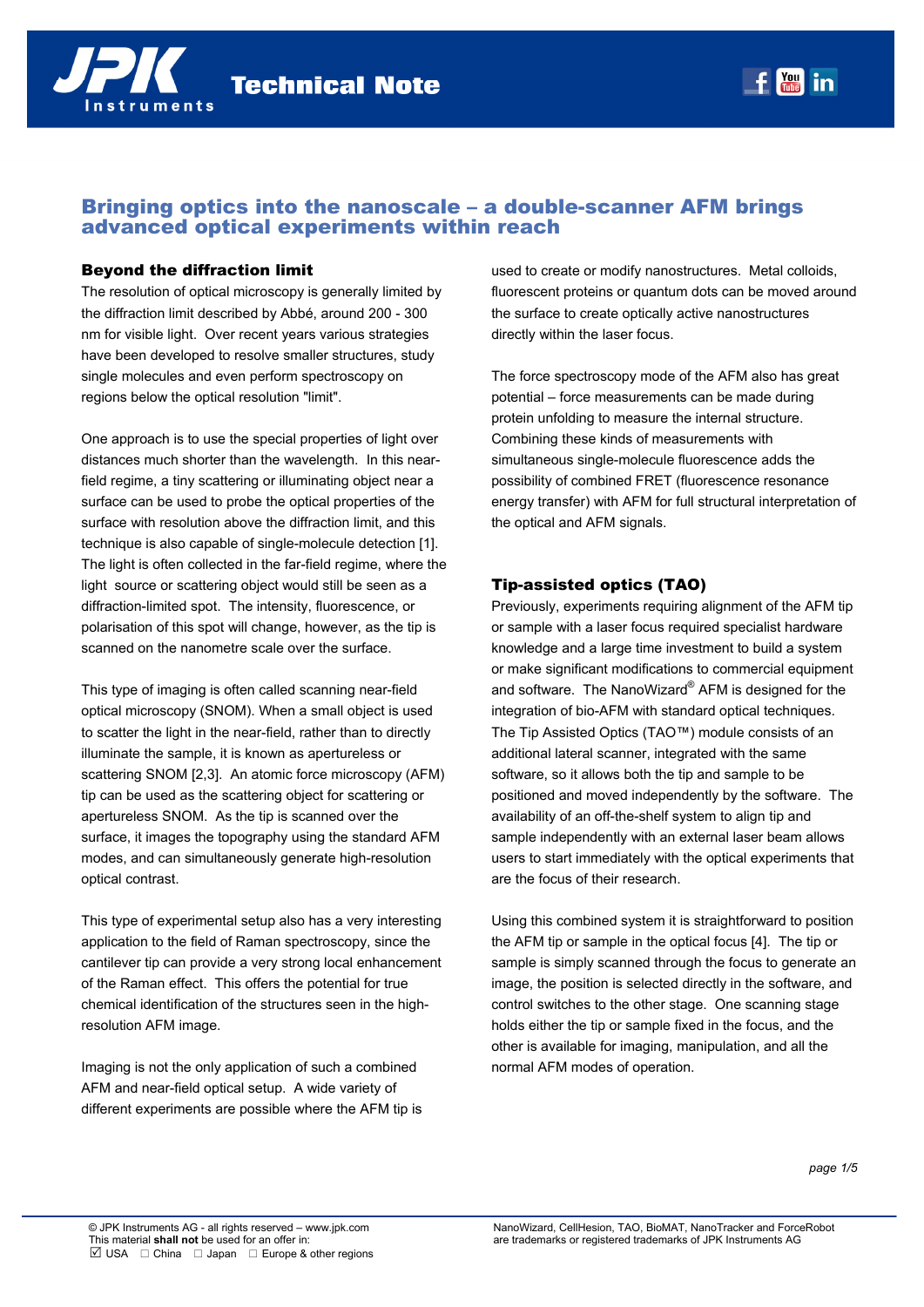





**Fig. 1** TAO-NanoWizard® dual scanning system for Tip Assisted Optics experiments. The second scanner and controller are integrated into the AFM software, providing a 5-axis scanning system where the tip or sample can be independently scanned and positioned using linearized piezos.

Locating the focus through scanning is a straightforward method of finding the precise tip position that is made possible by piezo technology. Unfortunately, piezo material suffers from inherent problems of creep and nonlinearity. If the tip or sample is positioned at the centre of the laser focus, it is important that it stays there over the duration of the experiment, and this requires a piezo linearization system. The TAO module uses the same

capacitive-sensor piezo linearization as the NanoWizard® AFM head. This closed-loop positioning system continuously measures and corrects for the piezo movement, so whether the tip or the sample is held in the laser focus, the problems of piezo creep or drift are eliminated.

 $f$   $\frac{You}{true}$  in

In one range of applications, the tip can be positioned accurately in the centre of a laser focus for performing tipenhanced optics, scattering SNOM, or overlaid AFM and optical imaging of single molecules using the sample scanner. Alternatively, single molecules, quantum dots or other sample features can be placed in the laser focus, leaving the tip scanner free for imaging, manipulation, or protein unfolding.

## Protein structure from combined force spectroscopy and FRET

Protein structure can be investigated using the AFM by using the force spectroscopy mode. The protein molecule is stretched between the tip and the surface, and once a critical force is reached the higher-order structures of the molecule will unfold. Characteristic parts of the structure unfold in succession, converting the compact 3D structure of the native protein molecule to a linear unfolded amino acid chain. The force is measured during the process, and the various peaks in the plot of force against unfolding distance are characteristic of the structures being unfolded. This gives a structural "fingerprint" for a molecule and its different unfolding pathways, which can be studied under different environmental conditions [5].

FRET (fluorescence resonance energy transfer) is an optical technique that can also be used for monitoring protein structure. Special pairs of fluorescent molecules are attached to specific sites on the protein molecule, and the intensity of transferred radiation from one fluorophore to the other gives a very sensitive measurement of the separation distance. The measurements are usually done in bulk, where for instance the chemical conditions or temperature are changed to make the protein unfold, and the fluorescence signal can be used to measure the point at which those selected sites lose their connection.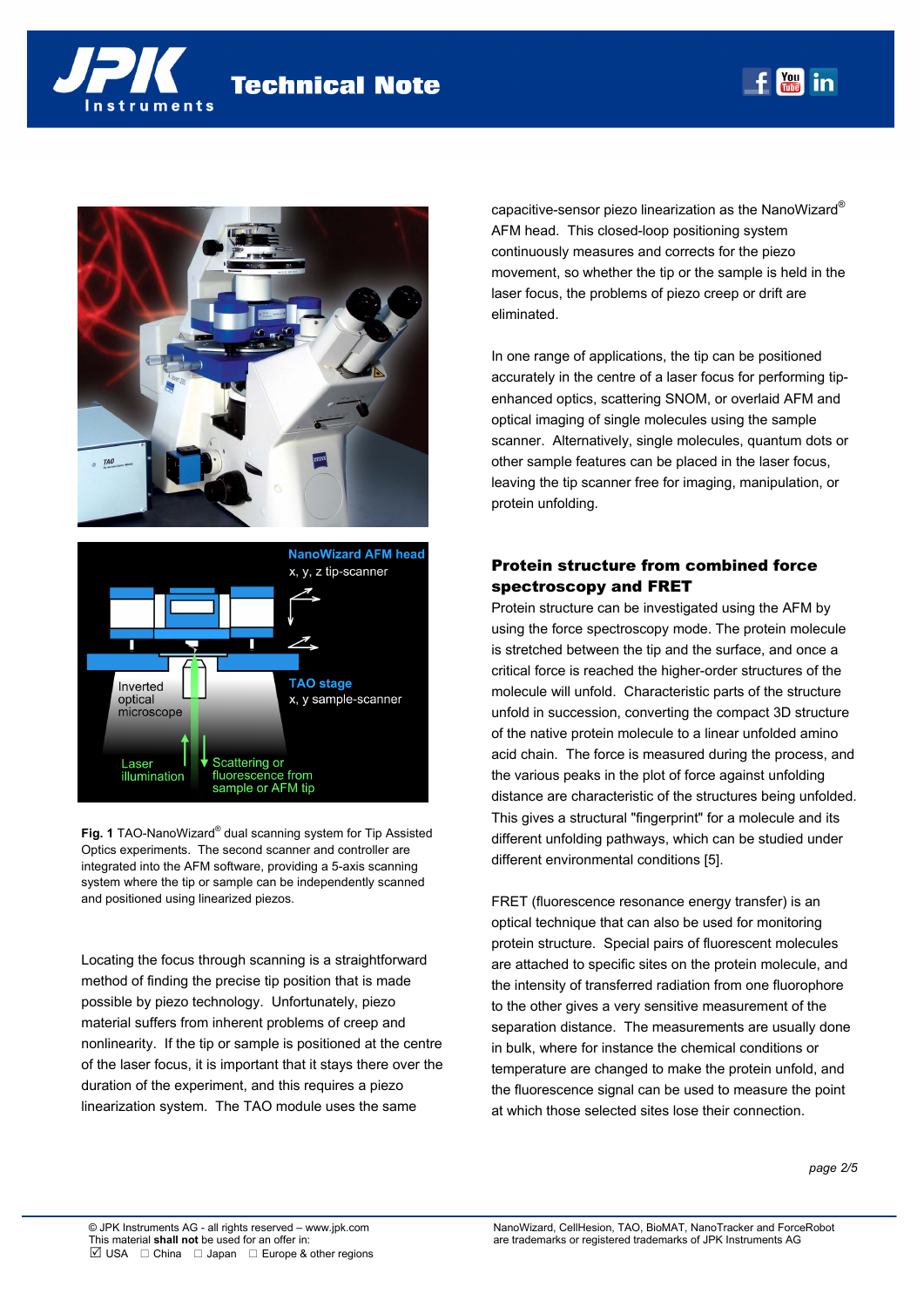



**Fig. 2** Schematic of protein unfolding within a laser focus for combination with FRET. a) First the sample scanner is used to position the protein in the laser focus. b) The tip scanner moves the AFM tip over the protein. c) The tip is used to unfold the protein while the FRET signal is collected. d) Example of unfolding data from the membrane protein NhaA, courtesy of A. Kedrov, Prof. D. Muller, TU Dresden. Total extension length 140nm, force scale 150pN.

## Creation of optically active nanostructures using AFM manipulation

The tip-sample force in the AFM can be controlled very sensitively. Usually the force is minimized during imaging to make sure that the surface is not disturbed. It is possible to deliberately increase the force, however, to move particles around on the surface. In the software for the NanoWizard® AFM system, manipulation paths can be drawn freehand or saved and imported as graphics files. This gives a very flexible control for creating patterns or nanostructures on the sample surface.

Metal colloids, fluorescent proteins and quantum dots are among the most interesting particles for combined manipulation and optics experiments. The particles can be easily deposited on transparent substrates and imaged. Using the sample scanner, a particular particle can be selected and moved into the laser focus. Intensity or spectroscopy measurements can be made, then the structure can be modified and the measurements repeated. The sample scanner holds the original particle

reliably in the laser focus, while the tip scanner is free for AFM imaging to accurately characterize the nanostructure and manipulation, for example to bring other colloids or quantum dots nearby within the focus.

 $f$   $\frac{Y_{\text{ou}}}{T_{\text{ub}}}$  in

Combined nanostructures can be created directly within the laser focus, exactly where they are needed for investigation. The AFM imagng allows nanometre accuracy in the position and arrangement of the particles within the structures, and in the characterization of the sizes and distances.



**Fig. 3** Schematic of AFM manipulation to form nanostructures within the optical focus. a) First the sample scanner is used to locate a suitable particle and move it into the laser focus. b) The tip scanner is then used to image the surface and manipulate other particles. c) Particles can be moved together within the optical focus. d) AFM images of 3 quantum dots, before and after manipulation. Larger image side 500 nm in both cases, quantum dot size/height 5 nm.

# Confocal optical imaging with aligned AFM and optics

If a pinhole is placed in the optical detection system, this setup can also be used as a sample-scanning confocal optical microscope using the AFM software. First the AFM tip is scanned through the optical field, and the optical signal can be localised where the tip is in the laser focus. The cantilever is held in this position using the tip scanner, while the sample scanner is free for imaging.

*page 3/5*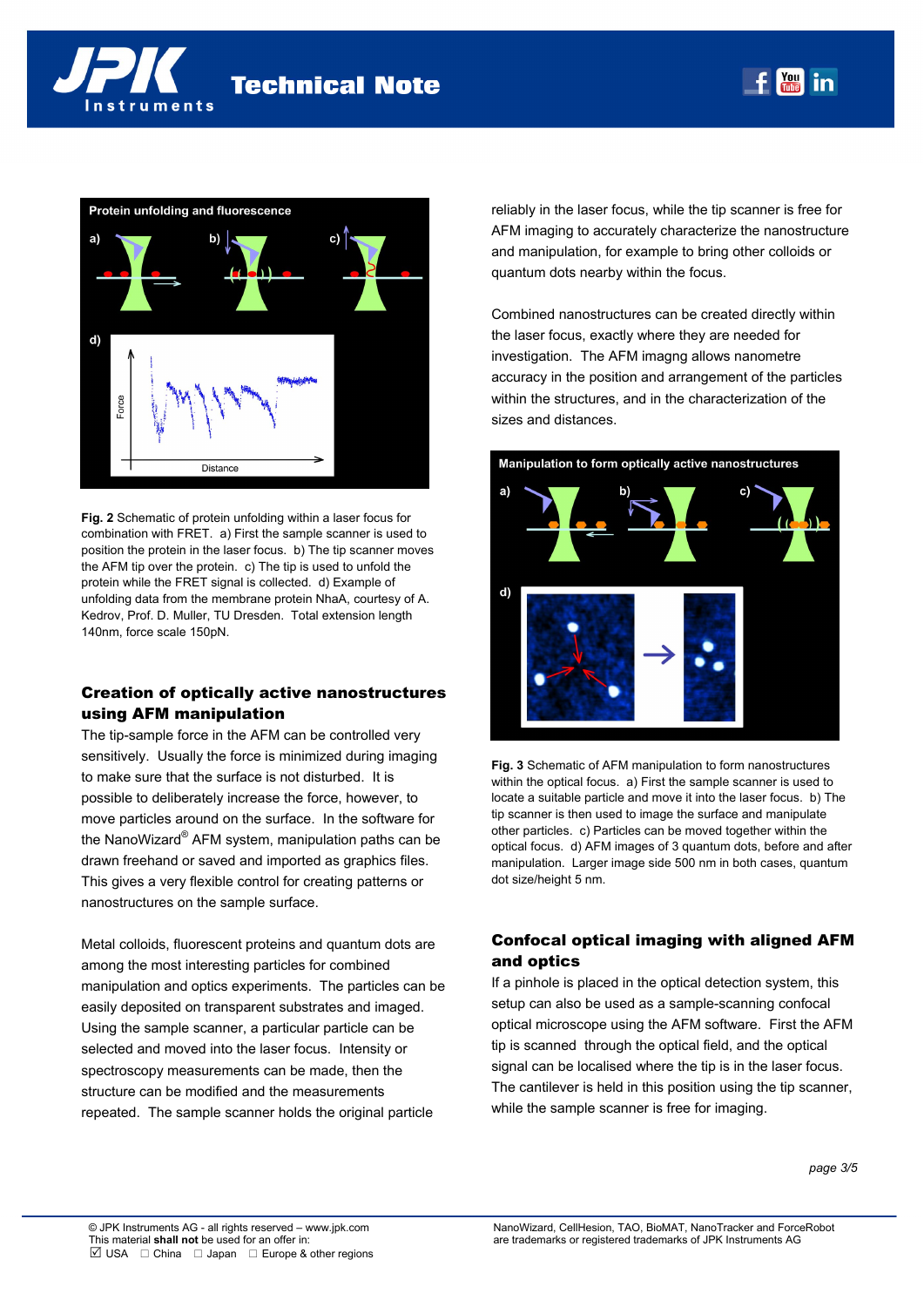



**Fig. 4** Schematic of confocal optical microscopy with aligned AFM. a) First the tip scanner is used to align the AFM tip in the focus. b) and c) The sample scanner is then used for imaging, keeping the tip in the focus. d) Aligned optical and AFM images of a cluster of 3 quantum dots. Larger image side 1 micron in both cases. Also shown is a plot of intensity against time over the centre of the cluster. The characteristic quantum dot blinking is seen as different combinations of the 3 quantum dots are bright or dark.

The single molecule optical imaging is now aligned with the high-resolution AFM image, and the optical intensity at each point can be read into the AFM controller. The optical image is created as the sample is scanned, at the same time as the AFM image and appears in the AFM software. This system can be used for apertureless or scattering SNOM measurements, where the tip of the AFM cantilever is used as a nano-scattering object that can generate optical contrast with a resolution beyond the farfield Abbé limit.

## Tip-enhanced Raman Spectroscopy, TERS

A confocal system set up as described above can also be combined with optical spectroscopy methods. All spectroscopy methods are possible, but Raman spectroscopy offers a particular advantage because of the surface enhancement effect. Certain metal particles (e.g. silver nano colloids) can give an enhancement of many orders of magnitude for the Raman signal of molecules nearby. This is called surface-enhanced Raman spectroscopy (SERS) [6,7]. When an AFM cantilever is

metal coated, the metal grains at the end of the tip can act like the colloidal metal particles in SERS and provide a strong enhancement of the Raman signal from nearby molecules. This is known as TERS, or tip-enhanced Raman spectroscopy [8]. TERS can provide local enhancement of the Raman signal of several orders of magnitude, enabling true high-resolution contrast on the surface.

 $f_{\text{max}}^{\text{You}}$  in

At any point in the AFM image, Raman spectra can be collected and compared, allowing true chemical identification of the structures seen in the high-resolution AFM image. Using the TAO system this technique has already been applied to DNA nucleotides and bacteria, for example [9,10].



**Fig. 5** Schematic of TERS. a) First the tip scanner is used to align the AFM tip in the focus. b) and c) The sample scanner is then used for imaging, keeping the tip in the focus. d) Comparison of Raman spectra of the background signal (black, tip away from surface) and enhanced signal (blue, tip on the surface). Data courtesy of V. Deckert, ISAS Dortmund. The general level is enhanced, and also particularly the sharp Raman peaks.

## **Conclusions**

This combination of AFM with two separate scanners controlled by the same software interface facilitates the positioning of the AFM tip or sample features within the optical focus, allowing a wide range of combined AFM and optical experiments. The focus location through scanning